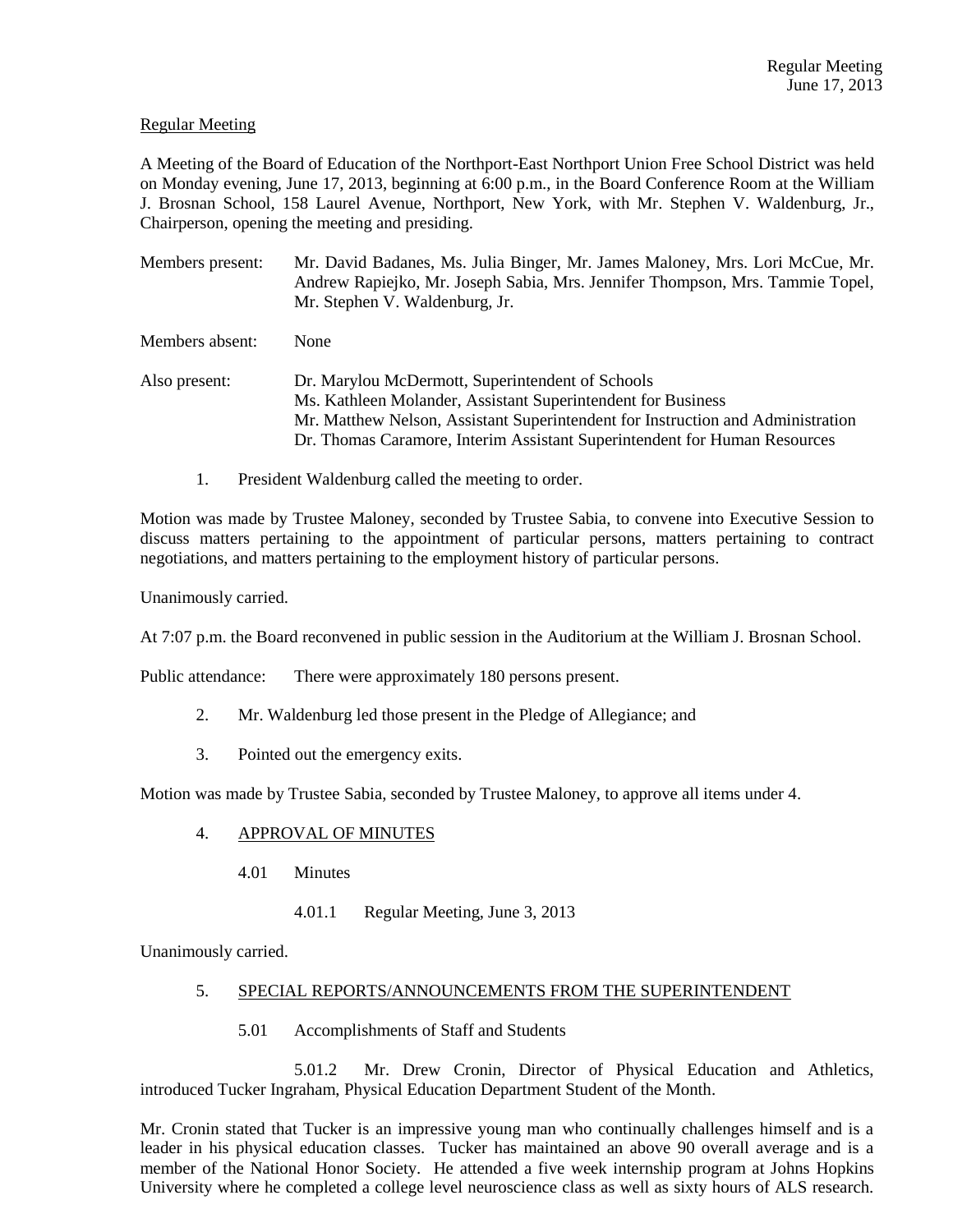Tucker has been a member of A Midwinter Night's Dream , is a percussionist in the marching band and a member of SHARE. Mr. Cronin stated that Tucker has helped with fundraising events for Northport Hospice House, helped with the Senior Citizens Prom, and helped raise over \$20,000 for the Long Beach High School Athletic Department after Hurricane Sandy. This summer Tucker will be working for the New England Patriots and will attend Wesleyan University in the fall.

President Waldenburg and Superintendent McDermott congratulated Tucker on his fine achievements and presented him with a commendation from the Board.

5.01.3 Ms. Tracey Braun, Lead Health Education Teacher, introduced Sierra Sales, Health Education Department Student of the Month

Ms. Braun stated that Sierra not only does well academically but is also confident, dedicated and compassionate towards others. Sierra was a member of the Northport High School Girls Soccer team winning Suffolk County and Long Island Championships. She was also a four year member of the Northport High School Track Team winning a county championship in 2012. Ms. Braun noted that Sierra has dedicated her time and athletic abilities to help others, coaching a Long Island Junior soccer team and volunteering for "Just for Kicks". Sierra has excelled in all three courses offered by the health education department and has received certification in first aid, CPR and AED training from the American Red Cross. Sierra aspires to study exercise science and play soccer at the State University College at Brockport, NY. Ms. Braun stated that Sierra is a dedicated, energetic, and inquisitive individual who is determined to be successful at achieving all of her future goals.

President Waldenburg and Superintendent McDermott congratulated Sierra on her fine accomplishments and presented her with a commendation from the Board.

5.01.1 President Waldenburg introduced Emily Kenyon, Music Department Student of the Month.

President Waldenburg stated that Emily started playing the violin at age five and in  $2<sup>nd</sup>$  grade was the youngest member admitted to the school orchestra at Dickinson Avenue Elementary School. She continued her involvement in music in middle school participating in orchestra, chamber orchestra, chorus, Choraliers and the school musical. At Northport High School, Emily participated in Symphony Orchestra and Pit Orchestra, and is a member of the high school music theory program. Emily served as concertmistress of the String Orchestra, Symphony Orchestra, and Pit Orchestra, as well as Orchestra officer and Vice President of the Tri-M Music Honor Society. Emily has been selected for the NYSCAME/SCMEA and Long Island String Festival ensembles every year since the 5<sup>th</sup> grade. Since seventh grade she has received a score of A+ on all of her Level 6 NYSSMA solos, this highest possible score for the most difficult level. She was selected as a first-violin All State participate two years in a row and was chosen this year as first-violin in the highly selective and prestigious All-Eastern Honors Symphony Orchestra. Through her participation in the Gemini Youth Orchestra and the Metropolitan Youth Orchestra, Emily has been lucky enough to perform at venues such as Avery Fisher Hall, Alice Tully Hall, Tilles Center, Adelphi Hall, Staller Center, and Carnegie Hall. This fall Emily will be attending Ithaca College where she will be pursuing a dual degree in music education and performance.

President Waldenburg and Superintendent McDermott congratulated Emily on her fine achievements and presented her with a commendation from the Board.

5.01.4 Mr. Scott Pellegrino, Elementary Science Instructional Coordinator, introduced the following 2013 Brookhaven National Laboratory's Science Fair Award Winners:

Meghan Ronan, Kindergarten, "A Rainbow of Nail Colors" Kate Cardascia, 1<sup>st</sup> Grade, "How Greasy Are Your Chips?" Sophia Vaccarino, 5<sup>th</sup> Grade, "Greasy Guess"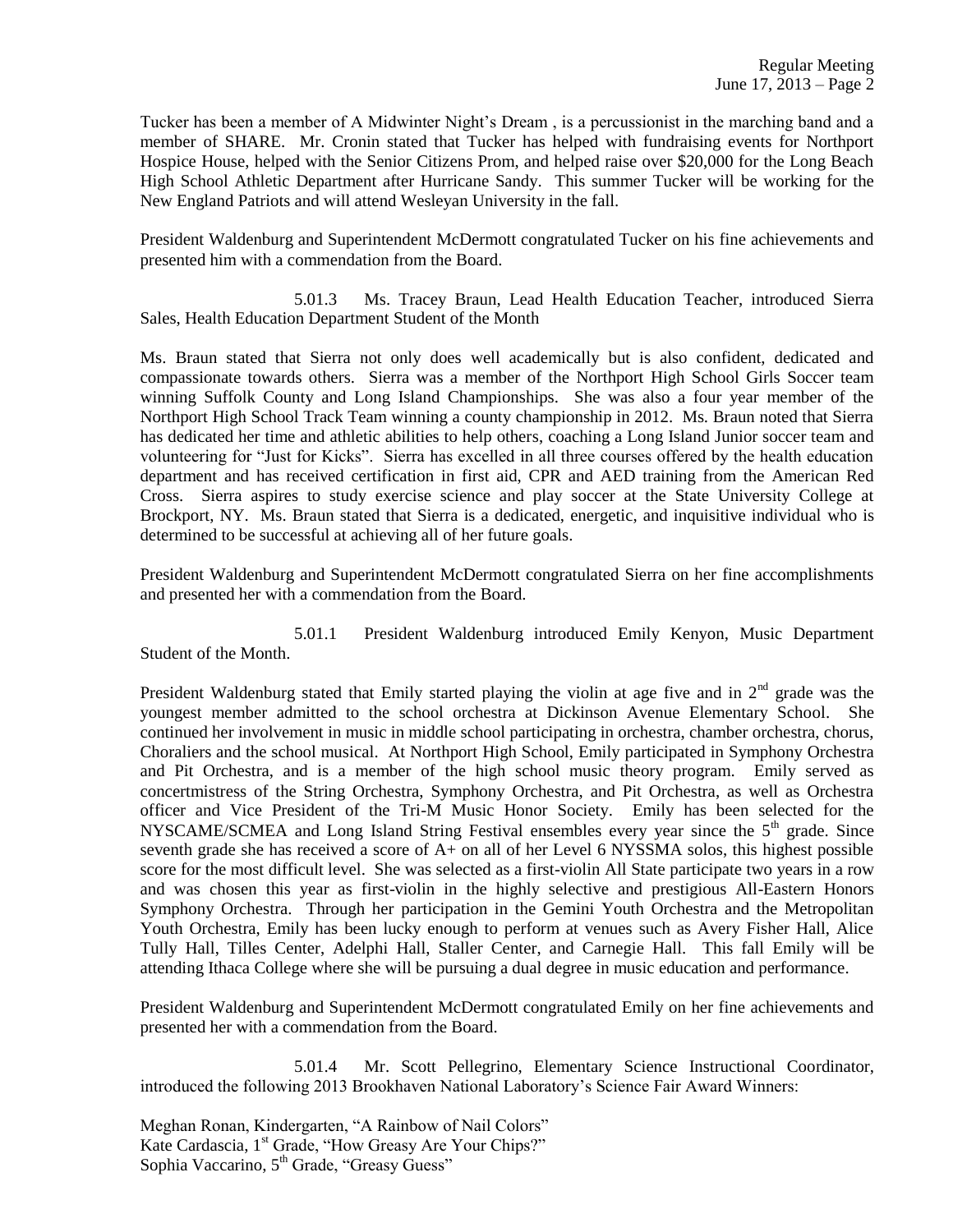President Waldenburg and Superintendent McDermott presented the students with a commendation from the Board.

5.01.5 Dr. Patricia Schmitt, English Department Chairperson K-12, introduced the following English Department Award Recipients:

Suffolk Reading Council Creative Writing and Art Cover Contest Tara D'Amico, 2nd Place "Prose" Category Grade 4

Huntington Youth Writes Winners

4-5 Essay

2<sup>nd</sup> Place: Oliver Amorim, Dickinson Avenue School

4-5 Short Story

2<sup>nd</sup> Place: Christopher Cooney, Norwood Avenue School 3<sup>rd</sup> Place: Kelly McLaughlin, Bellerose Avenue School Honorable Mention: Jamie Safonte, Bellerose Avenue School

6-8 Poetry 2<sup>nd</sup> Place: Caren Shin, East Northport Middle School Honorable Mention: Josephine Amorim, Northport Middle School

9-12 Short Story 2<sup>nd</sup> Place: Chelsea Cirruzzo, Northport High School Honorable Mention: Caitlin Dwyer, Northport High School

President Waldenburg and Superintendent McDermott presented the students with a commendation from the Board.

5.01.7 Ms. Robin Rann, Mathematics Department Chairperson K-12, introduced the following Mathematics Award Recipients:

### Math Fair Medalists

Joseph Barry, 7th Grade, Silver; Tina Guo, 7th Grade, Bronze; Nicholas Holfester, 7th Grade, Bronze; Michelle Soba, 7th Grade, Bronze; Bryan Vogt, 7th Grade, Bronze; Gabriella Bica, 8th Grade, Bronze; Laura Dayton, 8th Grade, Silver; Gregory Dilimetin, 8th Grade, Gold; James Donohue, 8th Grade, Bronze; Samuel Maritato, 8th Grade, Gold; Zachary Melchione, 8th Grade, Silver; Emilie Reynolds, 8th Grade, Bronze; Brian Tannenbaum, 8th Grade, Bronze; Tyler Dupont, 9th Grade, Silver; Elizabeth Hensley, 9th Grade, Bronze; Emily LaBruna, 9th Grade, Bronze; Rebecca MacLeod, 9th Grade, Bronze; Joshua Melchione, 9th Grade, Bronze; Jake Robinson, 9th Grade, Bronze; Joseph Stockman, 9th Grade, Bronze; Emma Todd, 9th Grade, Bronze; Adam Change, 10th Grade, Silver; Elyssa Jozefowski, 10th Grade, Bronze; Joseph Wetzel, 10th Grade, Bronze; Kurt Widmaier, 10th Grade, Bronze; Natasha Albaneze, 11th Grade, Gold; Kean Amidi-Abraham, 11th Grade, Bronze; Jae Sung (Jasen) Choi, 11th Grade, Bronze; Nicholas Delgaudio, 11th Grade, Bronze; Michael Driesen, 11th Grade, Gold; Justin Fallacaro, 11th Grade, Bronze; Matthew Fezza, 11th Grade, Bronze; Joshua Gaines, 11th Grade, Bronze; Ryan Redican, 11th Grade, Bronze; Peter Reiss, 11th Grade, Bronze; Joshua Williams, 11th Grade, Gold; Justin Riggs, 12th Grade, Gold

## SCMTA Mathematics Course Contests - High Scorers in Suffolk County

Peter Mainetti, 6th Grade, Level E 5th Place; Jasper Petronella, 9th Grade, Level 3 5th Place; Nicholas DelGaudio, 11th Grade, Level IV 1st Place; Michael Driesen, 11th Grade, Level IV 2nd Place, Joshua Williams, 11th Grade, Level IV 4th Place; Andrew Lauria, 12th Grade, Level C 5th Place; Brian Liu, 12th Grade, Level C 5th Place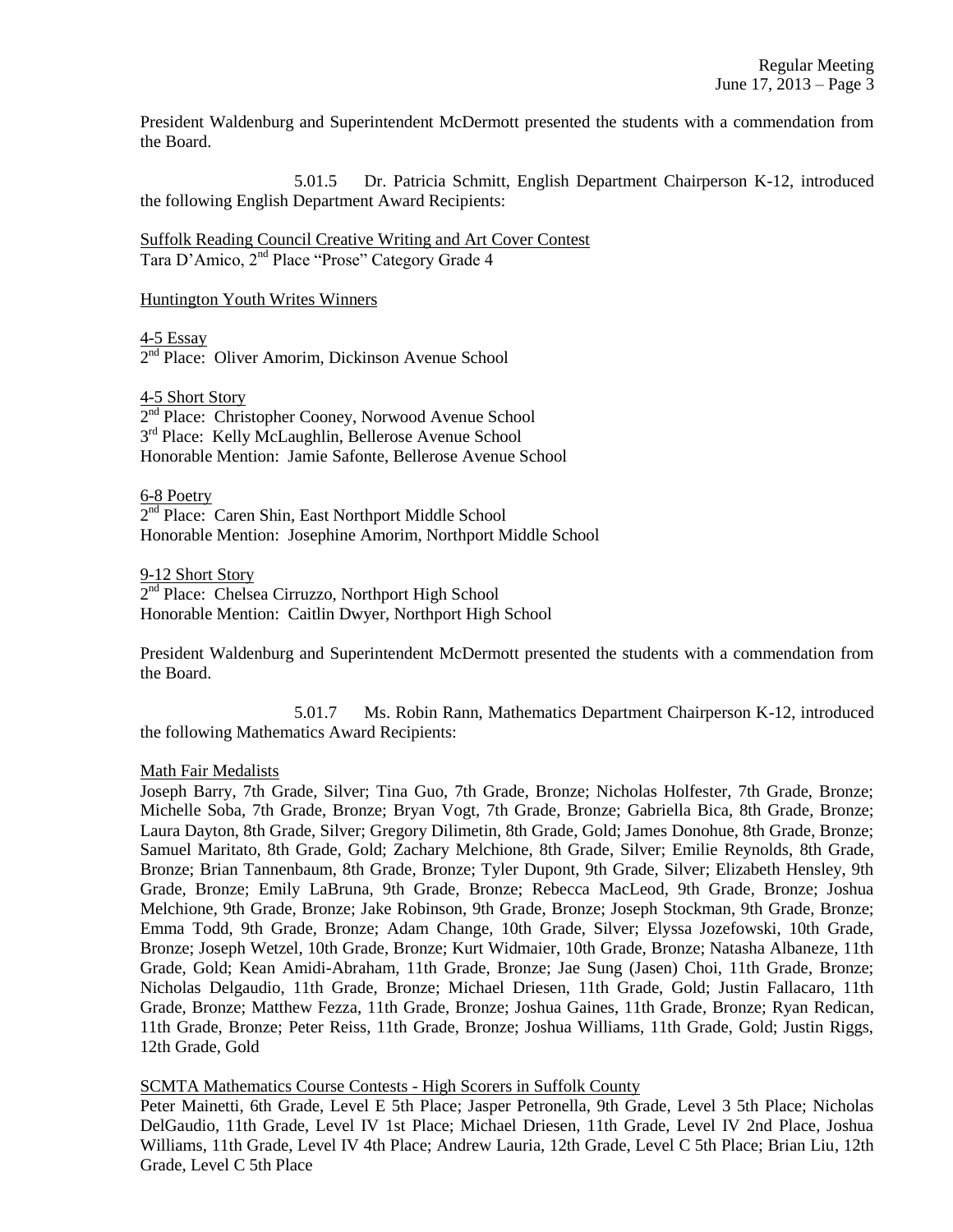**Mathletes** 

2nd Place Team Suffolk County: Gregory Dilimetin and Zachary Melchione, 8th Grade 1st Place Team Division 4: Patrick Ballarano, Samuel Gozelski, Tina Guo, Gregory Henigman, Nicholas Holfester, Sabrina Kramer, Noah Labruna, Nicholas Lembo, Brian Luke, Nicholas Maggi, Brian McDonagh, Abigail Moss, Stephen Muzyka, Daniel O'Connor, Gabriel Sherman, Michelle Soba High Scorer in Mathletes: Nicholas DelGaudio

#### AMC/AIME

Amanda Slawinski, 12th Grade, top 5% Nation, AIME Qualifier

#### Moody's MegaMath Challenge

Team Advanced to 2nd Round: Corrie Kavanaugh, Jae-hyung (Jeff) Jeon, Justin Riggs, Melissa Wing, Danielle Ferstler

President Waldenburg and Superintendent McDermott presented the students with a commendation from the Board.

5.01.6 Ms. Patricia McGrane, Transportation Supervisor, introduced Kaitlin Cashwell, NYAPT Poster Contest Winner, 3<sup>rd</sup> Place 6-8

5.01.8 Ms. Julia Lang-Shapiro, Visual Arts Department Chairperson K-12, introduced the following Art Award Recipients:

Huntington Town Tulip Festival Art Contest Recognition Grace Berkery, Claire Freas, Nicholas Holfester, Zackary Zdrojeski

Create Something Great Recycled Sculpture Contest

Tyler Meadows, 1st Place

Gina Abbatiello - Long Island Media Arts Show - Best in Show/Digital Design, Honorable Mention - Scholastic Art Award/Photography, Silver Key - Scholastic Art Award/Photography, Astoria Federal Savings Bank Teen Contest - \$250 Award

Luke Alexander - South Bay Scholarship - \$1,000, Silver Key - Scholastic Art Award/Drawing, Silver Key - Scholastic Art Award/Portfolio

Jonathan Asta - Gold Key - Scholastic Art Award/Architecture

Emily Belmonte - Silver Key - Scholastic Art Award/Photography

Katharine Brandow - Silver Key - Scholastic Art Award/Drawing, Silver Key - Scholastic Art Award/Photography, Gold Key - Scholastic Art Award/Drawing

Emily Brockwell - Honorable Mention - Scholastic Art Award/Ceramics

Ryan Callahan - Long Island Media Arts Show - Best in Show/3D Environment

Melissa Carroll - Silver Key - Scholastic Art Award/Sculpture

Orli Chitayat - Honorable Mention - Scholastic Art Award/Fashion Design (2 Awards)

Meghan Cullen - Gold Key - Scholastic Art Award/Photography, Long Island Media Arts Show - Best in Show/Video

Emily Cuomo - Honorable Mention - Scholastic Art Award/Printmaking

Alexandria DeFeo - Silver Key - Scholastic Art Award/Mixed Media

Charlotte Donnino - Huntington Camera Club - Honorable Mention/Open

Sophie Downes - Silver Key - Scholastic Art Award/Photography

Nicholas Evangelista - Long Island Media Arts Show - Best in Show/Video

Ana Ferrante - South Bay Scholarship - \$50 Award

Meagan Fontanes - Gold Key - Scholastic Art Award/Drawing

Sabrina Galasso - Gold Key - Scholastic Art Award/Drawing

Nicole Graver - Honorable Mention - Scholastic Art Award/Painting

Corinn Hakanson - Silver Key - Scholastic Art Award/Fashion Design (2 Awards)

Elise Hammell - Silver Key - Scholastic Art Award/Photography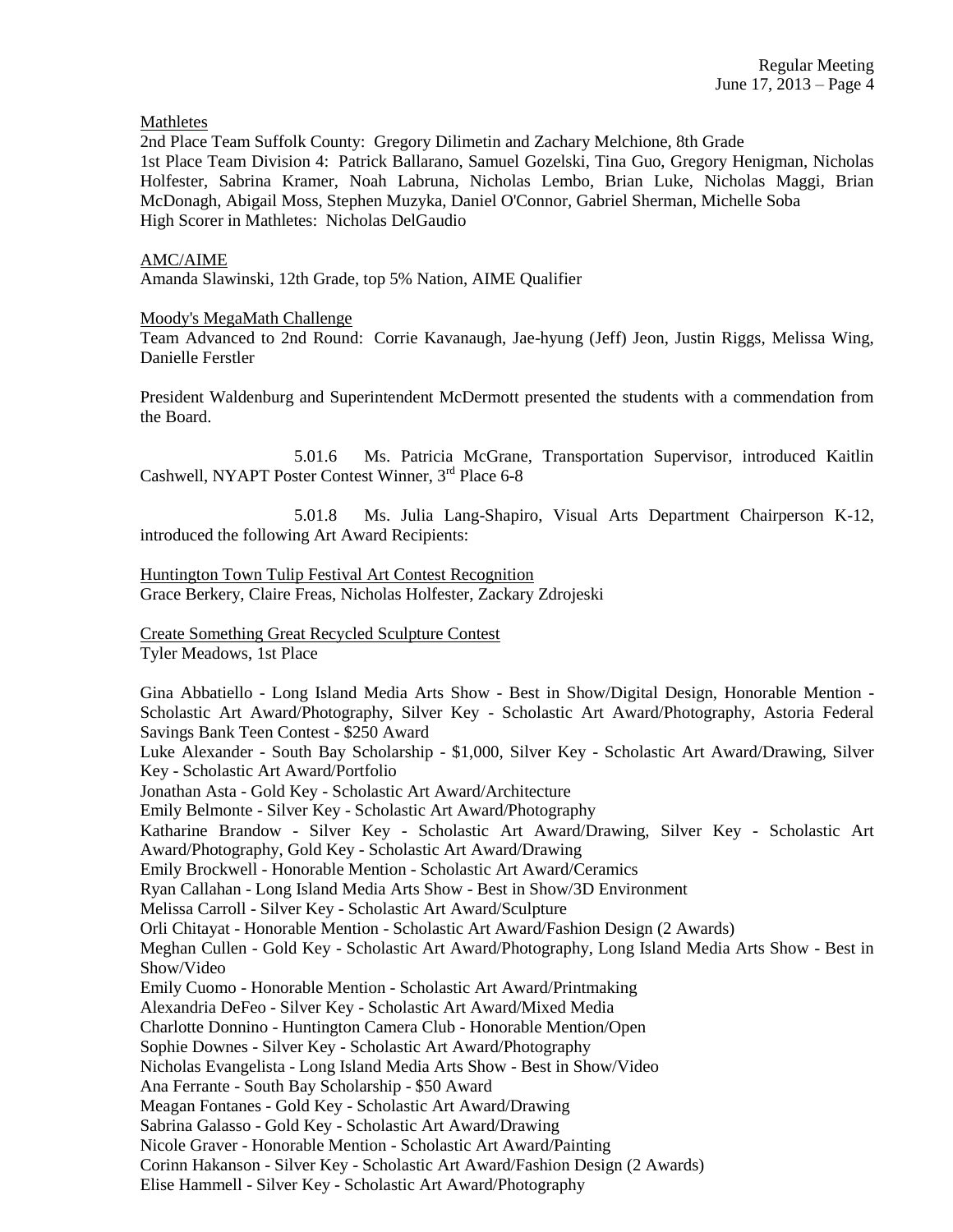Luisa Jaramillo - Gold Key - Scholastic Art Award/Painting, Gold Key - Scholastic Art Award/Portfolio, Rotary Art Student of the Year Christina Korsanos - Honorable Mention - Scholastic Art Award/Painting Christine Kulich - Gold Key - Scholastic Art Award/Drawing Trevor Lazinski - Long Island Media Arts Show - Best in Show/Video, Honorable Mention - Scholastic Art Award/Photography (2 Awards), Silver Key - Scholastic Art Award/Film & Animation Daniel Lipari - Silver Key - Scholastic Art Award/Photography, Huntington Camera Club - Honorable Mention/Circles Nicholas Locke - Honorable Mention - Scholastic Art Award/Photography Annalisa Majewski - Silver Key - Scholastic Art Award/Ceramics Brianna Martin - Gold Key - Scholastic Art Award/Mixed Media Kimberly Mincieli - Honorable Mention - Scholastic Art Award/Ceramics Sydney Monahan - Honorable Mention - Scholastic Art Award/Art Portfolio, CW Post Advanced Visions - Most Expressive, Huntington Camera Club - Honorable Mention/Open Shela O'Hea - Honorable Mention - Scholastic Art Award/Fashion Design Emily Olander - Silver Key - Scholastic Art Award/Photography Quinn Pace - NY State Flag Design Winner - 2013 National Youth Art Month, Silver Key - Scholastic Art Award/Fashion Design, Gold Key - Scholastic Art Award/Fashion Design Sarah Pauley - L.I. Media Arts Show - Best in Show/Mixed Media-Photography Taylor Pearl - Honorable Mention - Scholastic Art Award/Printmaking Monica Piendak - Gold Key - Scholastic Art Award/Sculpture Carolyn Pucillo - Congressional Art Award Winner, Silver Key - Scholastic Art Award/Painting, Gold Key - Scholastic Art Award/Painting Julia Puttre - Silver Key - Scholastic Art Award/Mixed Media, Gold Key - Scholastic Art Award/Fashion Design Sydney Renkewitz - Honorable Mention - Scholastic Art Award/Art Portfolio Carli Rescott - Honorable Mention - Scholastic Art Award/Drawing Joseph Schwartz - Silver Key - Scholastic Art Award/Digital Art (2 Awards) Brian Shields - Honorable Mention - Scholastic Art Award/Sculpture Amanda Slawinski - Honorable Mention - Scholastic Art Award/Photography Mallory Smith - Silver Key - Scholastic Art Award/Photography, Long Island Media Arts Show - Best in Show/Digital Photography Julia Tannenbaum - Gold Key - Scholastic Art Award/Digital Art (2 Awards), Congressional Art Award 2nd Place, Honorable Mention - Scholastic Art Award/Photography, Silver Key, Scholastic Art Award/Photography Robert Tetrault - Huntington Arts Council Award of Excellence High Arts Showcase Emily Timm - Silver Key - Scholastic Art Award/Drawing Angelina Toto - Silver Key - Scholastic Art Award/Painting Miranda Warren - Silver Key - Scholastic Art Award/Drawing (2 Awards), South Bay Scholarship - \$50 Award Kimberly Washburn - Silver Key - Scholastic Art Award/Photography Madison Weisman - Silver Key - Scholastic Art Award/Mixed Media, South Bay Scholarship - \$250 and Special Show Lydia Westergaard - Huntington Camera Club - 2nd Place/Circles Kyle Woodhall - Long Island Media Arts Show - Best in Show/Photography Genevieve Zabielski - Gold Key - Scholastic Art Award/Drawing Alex Zieve - Gold Key - Scholastic Art Award/Photography (2 Awards), Huntington Camera Club - 1st Place/Humor Alyssa Zurawsky - Honorable Mention - Scholastic Art Award/Sculpture, Silver Key - Scholastic Art Award/Sculpture

President Waldenburg and Superintendent McDermott presented the students with a commendation from the Board.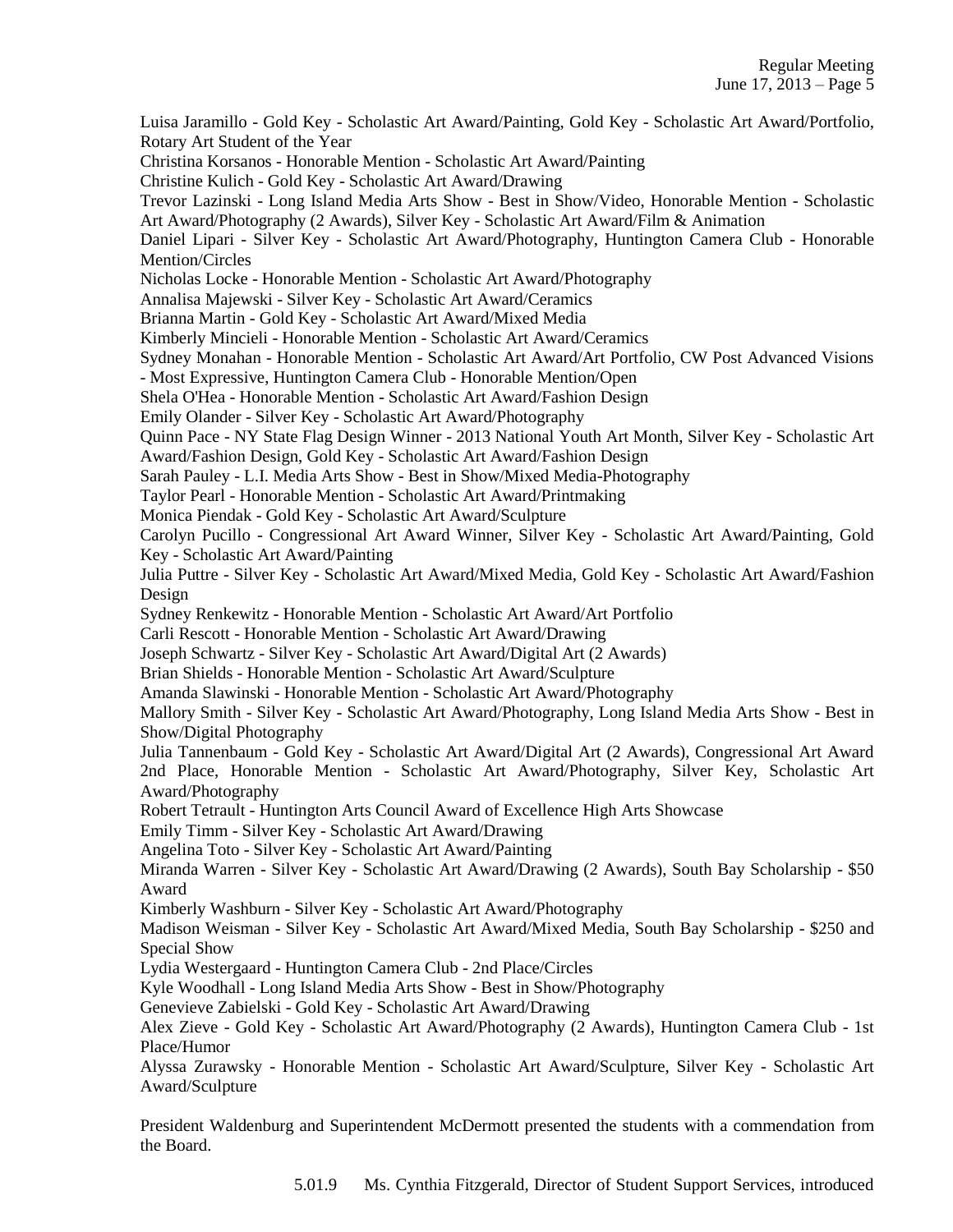Lisa Wendel, 5<sup>th</sup> Avenue Elementary School Nurse. Ms. Wendell received a commendation from the Board for assisting a student in an emergency medical situation.

5.01.10 Dr. Marylou McDermott, Superintendent of Schools, introduced Michael Greenblatt, recipient of The Harvard Club of Long Island Distinguished Teacher 2013

5.01.11 Dr. Patricia Schmitt, English Department Chairperson K-12, introduced Linda Trott Dickman, recipient of the March of Dimes Golden Apple Award for Excellence in Education 2012

5.01.12 Dr. Patricia Schmitt, English Department Chairperson K-12, introduced Annemarie Jenkins, Channel 12/Dowling Teacher of the Month

Motion was made by Trustee Badanes, seconded by Trustee Thompson, to approve item 5.02

5.02 Authorizing payment of three \$500 awards in accord with the Board-UTN Collective Bargaining Agreement to the following teachers as Professional Achievement Awards for 2012-2013:

5.02.1 Susan Tietje – Family and Consumer Sciences Teacher, Northport High School 5.02.2 Valerie Conn – Elementary Teacher, Pulaski Road Elementary School 5.02.3 Jamie Dellaquilla – Elementary Teacher, Ocean Avenue Elementary School

5.03 President Waldenburg reviewed the upcoming meetings of July 1, 2013 and August 26, 2013

### 6. COMMUNICATIONS

6.01 Communications

6.01.1 E-mail from Mr. and Mrs. Paul Nadler, received June 3, 2013, re: Formal Request for Consideration by Board of Education and by Superintendent of Schools for Transportation

Mr. Nadler addressed the Board and requested transportation for his daughter who will be attending first grade in 2013-2014 at Ocean Avenue Elementary School. Mr. Nadler stated that he works in Manhattan, his wife does not have a driver's license, and there is no one that would be able to walk her to school.

Dr. McDermott stated that Mr. Nadler's daughter does not qualify for transportation in terms of distance and stated that the Board does not have the authority to make exceptions to Board policy as advised by the District's counsel.

## 7. PUBLIC PARTICIPATION

There was no public participation.

## 8. SUPERINTENDENT'S REPORT, GENERAL – FOR BOARD ACTION

Motion was made by Trustee McCue, seconded by Trustee Badanes, to approve all items under 8.01 and 8.03, including Supplemental 8.01.2 (Schedule B #38-25) and Supplemental 8.01.3 (Schedule D, Page 4), and excluding item 8.01.1 (Schedule A)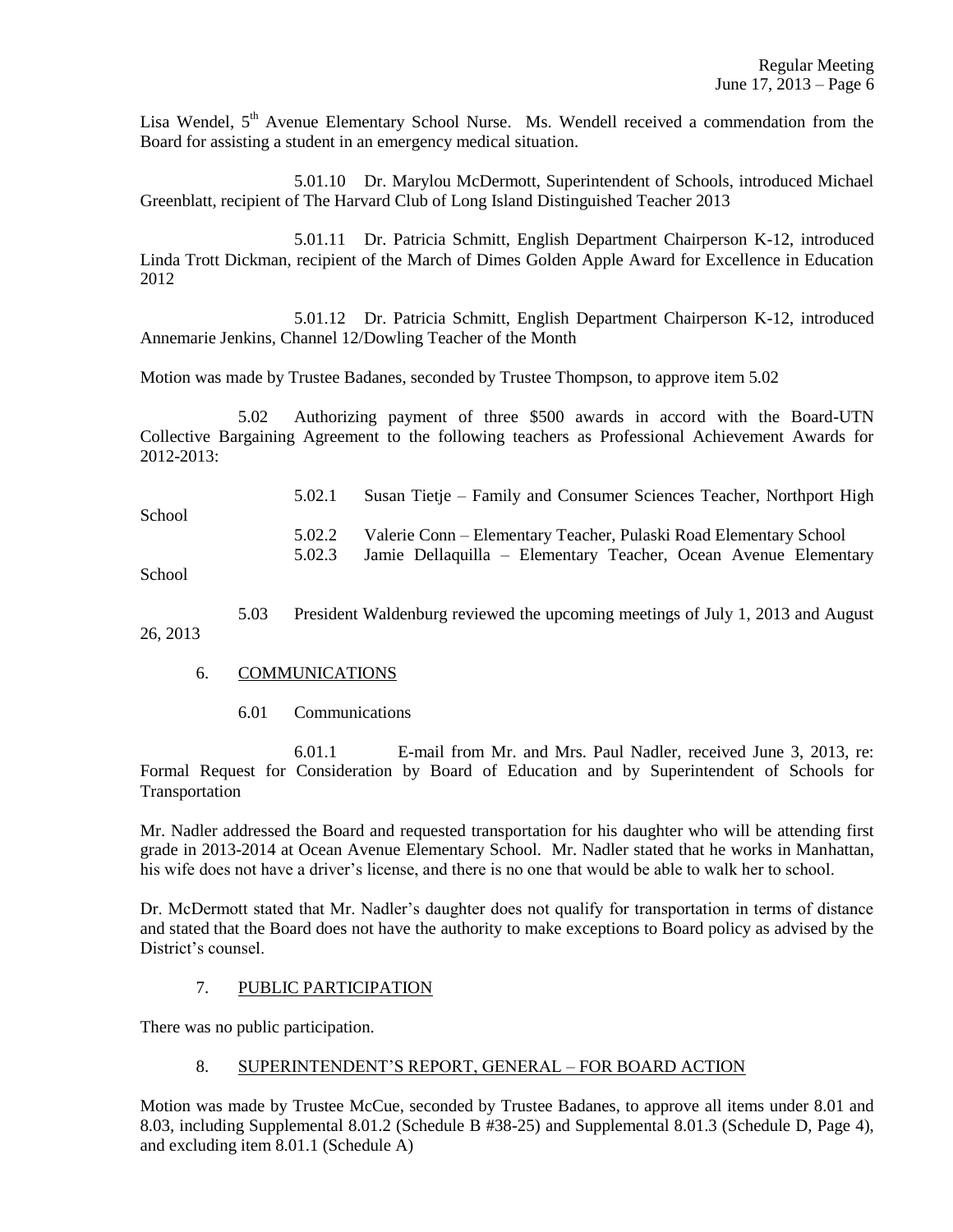8.01 Personnel Schedules, each dated June 17, 2013, and each attached and made part of the official minutes:

> 8.01.2 Schedule B – Non-Instructional Staff (including Supplemental B #38-58) 8.01.3 Schedule D – Extra Pay (including Supplemental D, Page 4)

8.03 Approving request for travel for students to countries outside of the United States during the 2013-2014 school year:

- Spain February 14-24, 2014
- Rome April 11-21, 2014

Vote on Trustee McCue's motion to approve all items under 8.01 and 8.03, including Supplemental 8.01.2 (Schedule B #38-25) and Supplemental 8.01.3 (Schedule D, Page 4), and excluding item 8.01.1 (Schedule A) was unanimously carried.

Motion was made by Trustee Waldenburg, seconded by Trustee Thompson, to approve item 8.01.1, including Supplemental 8.01.1 (#112-152)

8.01.1 Schedule A – Certified Staff (including Supplemental A #112-152)

Vote on Trustee Waldenburg's motion to approve item 8.01.1, including Supplemental 8.01.1 (#112-152) was as follows:

YES: Mr. Badanes, Ms. Binger, Mr. Maloney, Mrs. McCue, Mr. Rapiejko, Mr. Sabia, Mrs. Thompson, Mrs. Topel

ABSTAIN: Mr. Waldenburg

Motion passed.

President Waldenburg announced the appointment of Ms. Catherine Silletti as an Assistant Middle School Principal at East Northport Middle School, and Ms. Lori Beekman as Elementary Principal at Bellerose Avenue School.

Motion was made by Trustee Badanes, seconded by Trustee Sabia, to table item 8.02 until a Board Meeting in September 2013.

8.02 Revised District Technology Plan (July 1, 2013 – June 30, 2016)

There was a discussion regarding the Board receiving a presentation on the Revised District Technology Plan enabling the trustees to better understand the plan and make an informed decision. President Waldenburg and Vice President Thompson stated that they did not see a reason to put off approving the plan. Several trustees stated that there may be questions that would come to light after the presentation and requested that the item be tabled until September.

Vote on Trustee Badanes' motion to table item 8.02 until a Board Meeting in September 2013 was as follows:

YES: Mr. Badanes, Ms. Binger, Mr. Maloney, Mrs. McCue, Mr. Rapiejko, Mr. Sabia, Mrs. Topel NO: Mrs. Thompson, Mr. Waldenburg

Motion passed.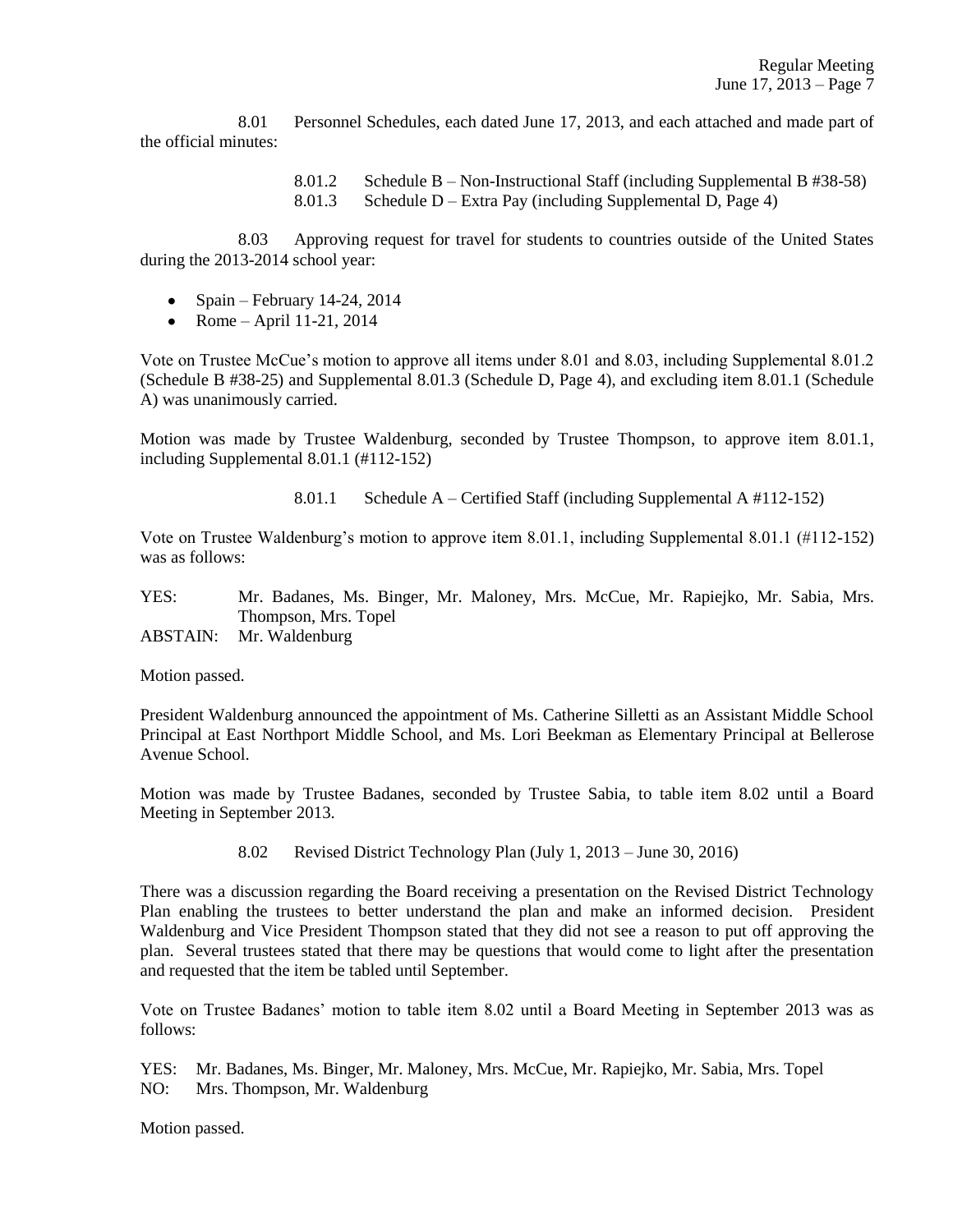Motion was made by Trustee McCue, seconded by Trustee Sabia, to approve item 8.04.1.

- 8.04 Receiving for a first reading revisions to the following policy:
	- 8.04.1 Policy #5160 Student Attendance

There was a long discussion regarding the procedures involved in policy changes and the proposed revisions to the Student Attendance Policy. Trustee Badanes stated that the policy should have been brought to the Policy Committee months ago for discussion and not received by the trustees a few days before the meeting.

Vice President Thompson stated that most policies go through the policy committee but some on occasion do not. Mrs. Thompson stated that Dr. McDermott asked her if she could bring forward the changes to the Student Attendance Policy for approval by the Board so it is in place before the September start date of school.

Dr. McDermott stated that the proposed revisions will make the policy more enforceable.

Mr. Matthew Nelson, Assistant Superintendent for Instruction and Administration, stated that enforcing student attendance is really not working through the existing policy.

Vote on Trustee McCue's motion to approve item 8.04.1, with proposed revisions, was as follows:

- YES: Ms. Binger, Mr. Maloney, Mrs. McCue, Mr. Rapiejko, Mr. Sabia, Mrs. Thompson, Mrs. Topel, Mr. Waldenburg
- NO: Mr. Badanes

Motion passed.

Motion was made by Trustee Badanes, seconded by Trustee Sabia, to approve all items under 9.0, including Supplemental 9.34 (Supplementary Education Service Agreements), and excluding items 9.15 (Resolution), 9.16 (Resolution), 9.17 (Resolution), 9.18 (Resolution), and Supplementary 9.33 (Resolution)

#### 9. SUPERINTENDENT'S REPORT, FINANCIAL – FOR BOARD ACTION

9.01 Taking specified action on the following BIDS:

#### BUILDINGS & GROUNDS:

9.01.1 AWARD: Electrical Switchgear Replacement & Field Reconstruction/Irrigation

9.02 Approving the following resolution to join Board of Cooperative Educational Services of Suffolk County:

#### School Year 2013-2014

### RESOLUTION JOINT MUNICIPAL COOPERATIVE BIDDING PROGRAM

"WHEREAS, various educational and municipal corporations located within the State of New York desire to bid jointly for generally needed services and standardized supply and equipment items; and

WHEREAS, the Northport-East Northport U.F.S.D., an educational/municipal corporation (hereinafter the "Participant") is desirous of selectively participating with other educational and/or municipal corporations in the State of New York in joint bidding in the areas mentioned above pursuant to General Municipal Law §119-o and Education Law Section 1950; and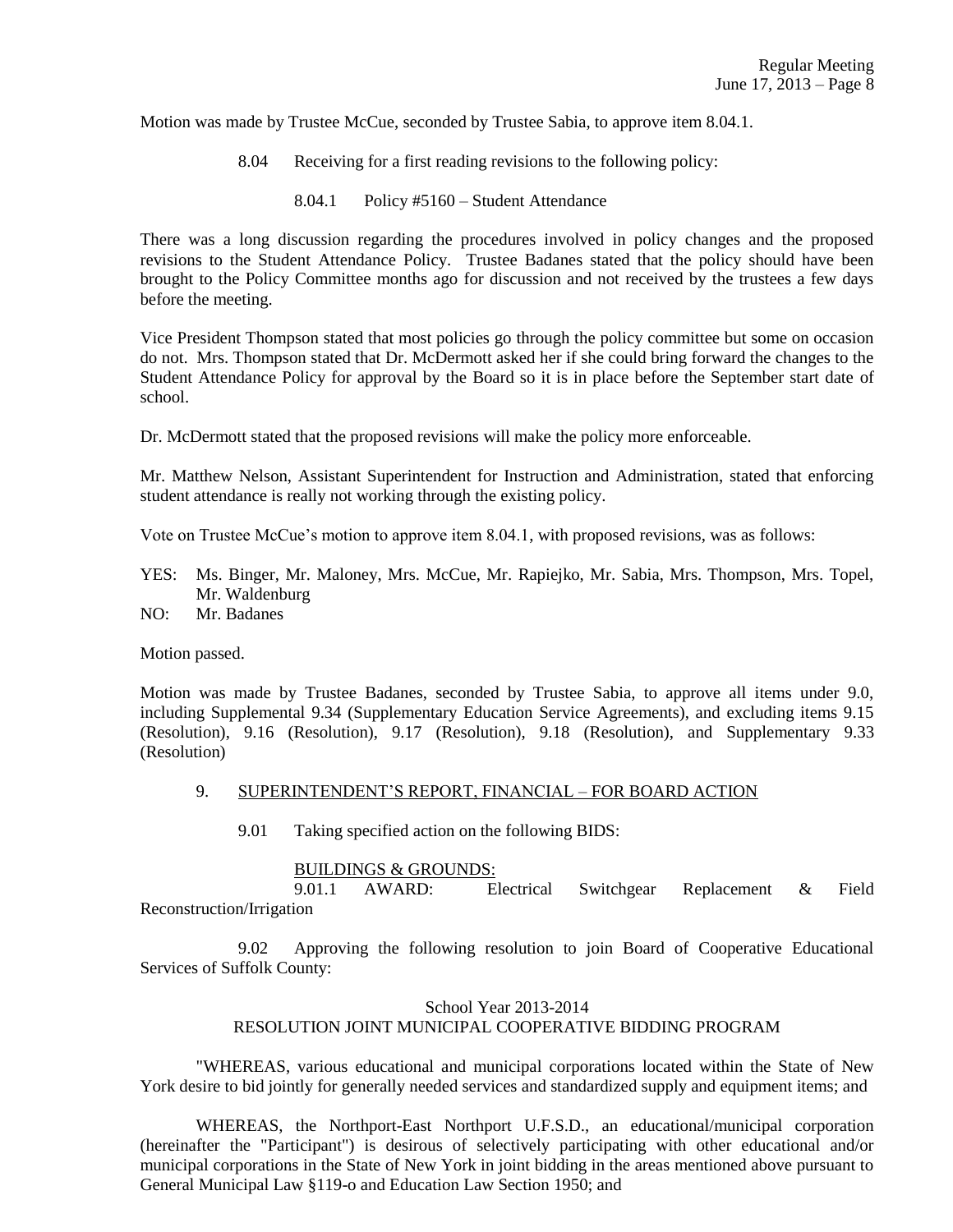WHEREAS, the Participant is a municipality within the meaning of General Municipal Law § 119-n and is eligible to participate in the Board of Cooperative Educational Services, First Supervisory District of Suffolk County (hereinafter Eastern Suffolk BOCES) Joint Municipal Cooperative Bidding Program (hereinafter the "Program") in the areas mentioned above; and

WHEREAS, the Participant acknowledges receipt of the Program description inclusive of Eastern Suffolk BOCES' standard bid packet and the general conditions relating to said Program; and

WHEREAS, with respect to all activities conducted by the Program, the Participant wishes to delegate to Eastern Suffolk BOCES the responsibility for drafting of bid specifications, advertising for bids, accepting and opening bids, tabulating bids, awarding the bids, and reporting the results to the Participant.

BE IT RESOLVED that the Participant hereby appoints Eastern Suffolk BOCES to represent it and to act as the lead agent in all matters related to the Program as described above; and

BE IT FURTHER RESOLVED that the Participant hereby authorizes Eastern Suffolk BOCES to place all legal advertisements for any required cooperative bidding in Newsday, which is designated as the official newspaper for the Program; and

BE IT FURTHER RESOLVED that a Participant Meeting shall be held annually consisting of a representative from each Program Participant. Notice of the meeting shall be given to each representative at least five (5) days prior to such meeting; and

BE IT FURTHER RESOLVED that an Advisory Committee will be formed consisting of five to ten representatives of Program Participants for a term of three (3) years as authorized by General Municipal Law § 119-0.2.j.

BE IT FURTHER RESOLVED that this Agreement with the Participant shall be for a term of one (1) year as authorized by General Municipal Law § 119-0.2.j.

BE IT FURTHER RESOLVED that the Participant agrees to pay Eastern Suffolk BOCES an annual fee as determined annually by Eastern Suffolk BOCES to act as the lead agent for this Program."

9.03 Approving the following resolution to join Board of Cooperative Educational Services of Nassau County:

### School Year 2013-2014

## GENERAL RESOLUTION FOR THE PURPOSE OF PARTICIPATING IN A COOPERATIVE BID COORDINATED BY THE BOARD OF COOPERATIVE EDUCATIONAL SERVICES OF NASSAU COUNTY FOR VARIOUS COMMODITIES AND/OR SERVICES

"WHEREAS, the Board of Education, Northport-East Northport School District of New York State, wishes to participate in a Cooperative Bidding Program conducted by The Board of Educational Services of Nassau County for the purchase of various commodities and/or services as authorized by and in accordance with the Education Law and General Municipal Law, § Section 119-o; and

NOW THEREFORE, BE IT RESOLVED that the School District hereby appoints Nassau BOCES as its representative and agent in all matters related to the Cooperative Bidding Program, including but not limited to responsibility for drafting of specifications, advertising for bids, accepting and opening bids, tabulating bids, reporting the results to the School District and making recommendations thereon, and

BE IT FURTHER RESOLVED that Nassau BOCES is hereby authorized to award cooperative bids on behalf of the School District to the bidder deemed to be the lowest responsible bidder meeting the bid specifications and otherwise complying with Article 5-A of the General Municipal Law of the State of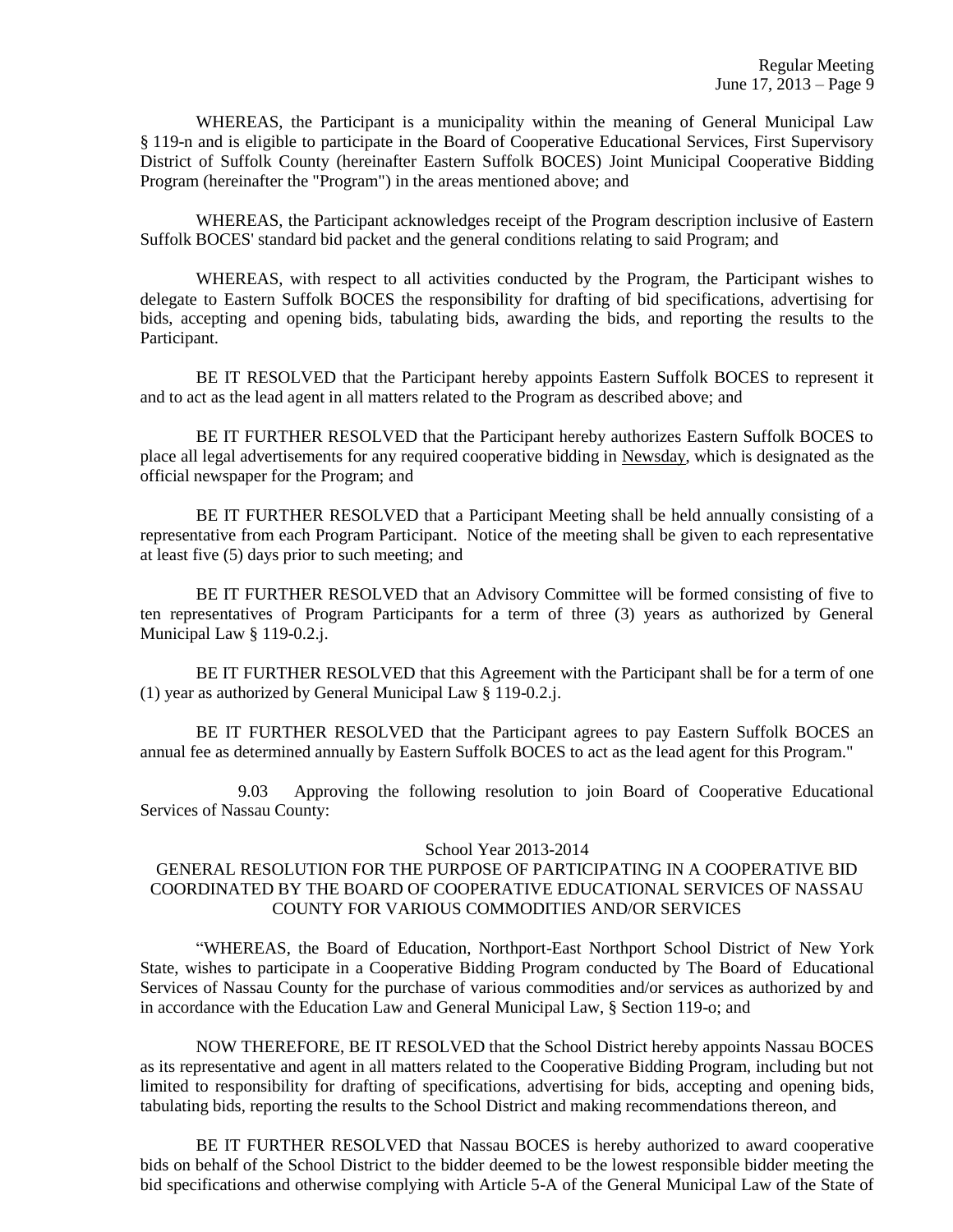New York relating to public bids and contracts and to enter into contracts for the purchase of the commodities and/or services as authorized herein, and

BE IT FURTHER RESOLVED, that the School District hereby authorizes its School Business Administrator or his/her designee on behalf of the School District to participate in cooperative bidding conducted by Nassau BOCES and if requested to furnish Nassau BOCES an estimated minimum number of units that will be purchased and such other documents and information which may be reasonably necessary or useful in conducting the Cooperative Bidding Program, and

BE IT FURTHER RESOLVED, that the School District agrees to assume its equitable share of the administrative costs of the cooperative bidding program and all of its obligations and responsibilities pursuant to any contract that may be awarded by Nassau BOCES on behalf of the School District."

9.04 Approving the following resolution to continue with the Municipal Cooperative Purchasing Agreement with the Town of Huntington, dated October 10, 2008:

### MUNICIPAL COOPERATIVE PURCHASING AGREEMENT

THIS AGREEMENT, dated the 20th day of October, 2008, between the School districts of the TOWN OF HUNTINGTON, with offices at 100 Main Street, Huntington, New York 11743, hereinafter referred to as the "TOWN" and the NORTHPORT-EAST NORTHPORT UFSD, with offices at PO Box 120, Northport, New York 11768, hereinafter referred to as the "DISTRICT."

### WITNESSETH:

"WHEREAS, it is the desire of the TOWN and the DISTRICT as the Agencies named herein to cooperate with respect to the utilization of the services of the TOWN's Purchasing Department; and

WHEREAS, the parties hereto are desirous of authorizing the Purchasing Director of the TOWN to advertise all of the bid requests for proposals and name the DISTRICT.

NOW, THEREFORE, IT IS AGREED AS FOLLOWS:

1. The Director of Purchasing of the TOWN is authorized, in advertising for any bid for any material, equipment or merchandise, to include in all of the public notifications and advertisements, the name of the DISTRICT.

2. The Director of Purchasing of the TOWN shall make it a specific condition of any bids awarded that the DISTRICT may avail itself and purchase any of the materials, equipment or merchandise bid.

3. The DISTRICT agrees to make available to the Director of Purchasing of the TOWN, in a timely fashion, information as to the quantity and type of materials, equipment or merchandise that it uses on an annual basis.

4. The governing Board of the DISTRICT specifically authorizes and consents that the Director of Purchasing of the TOWN is authorized to advertise and award bids in its name in accordance with the provisions of Town Law and the Local Finance Law, and any other applicable local laws and regulations.

5. It is specifically agreed that the providing of these services by the TOWN Director of Purchasing shall be without costs to the DISTRICT and without additional cost to the TOWN.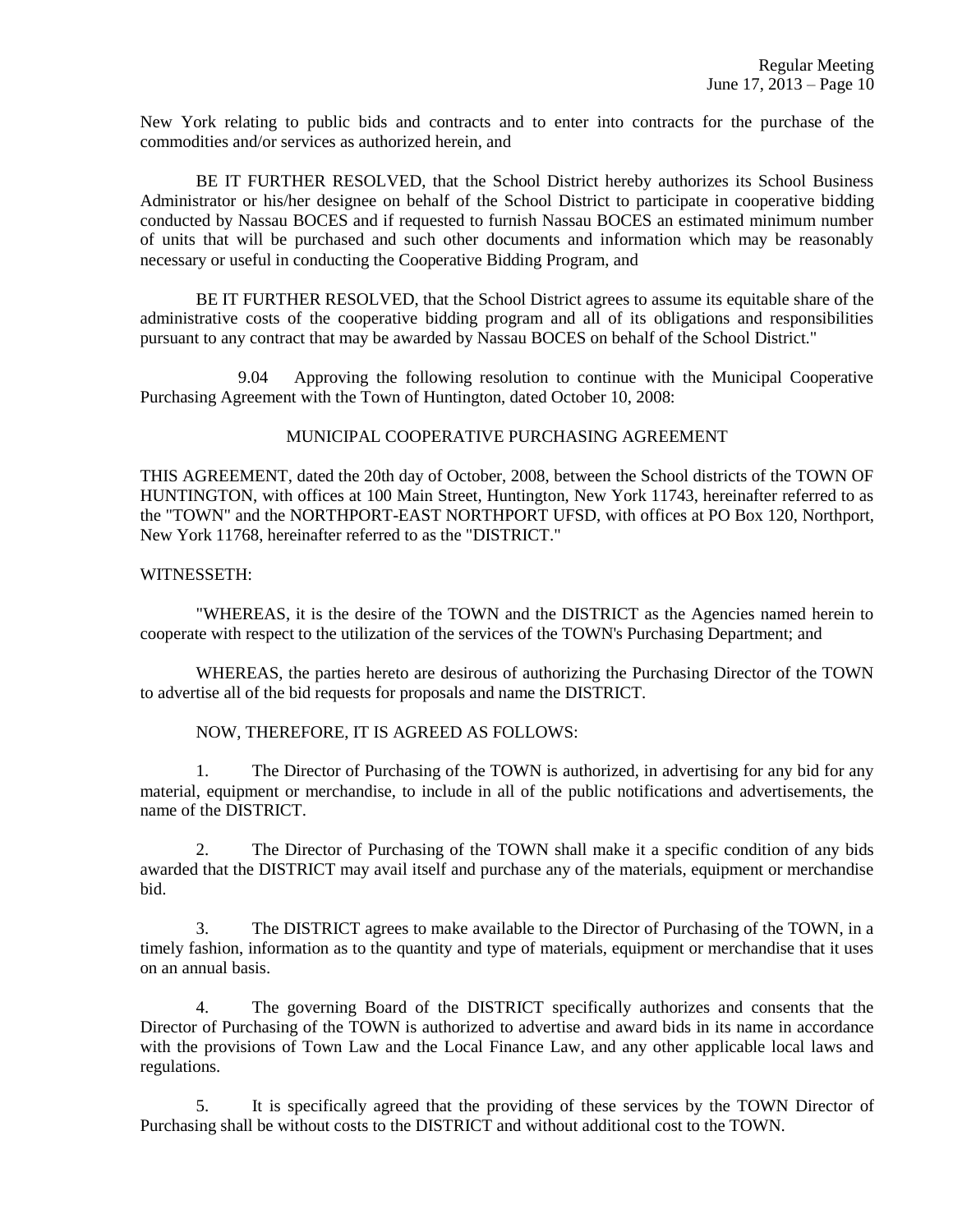6. The DISTRICT is responsible for the payment of any materials, equipment and merchandise purchased by it from the bids awarded by the TOWN's Director of Purchasing. DISTRICT's financial responsibility shall include payment for any materials, equipment and merchandise purchased and any other incidental costs related to materials, equipment and merchandise purchased such as shipping and delivery.

7. The DISTRICT agrees to hold harmless the TOWN and indemnify the TOWN from and against any claim, lawsuit, and/or judgment together with all costs and all incidental charges thereto including, but not limited to, costs and reasonable attorney's fees incurred and arising out of the DISTRICT's purchase of materials, equipment and merchandise under this Agreement.

8. Either party may terminate this agreement upon thirty (30) days written notice to the other."

9.05 Approving the following resolution to continue with the Western Suffolk BOCES Cooperative RFP #12-02P for Translation Services:

### School Year 2013-2014 JOINT MUNICIPAL BIDDING RESOLUTION

"WHEREAS, various educational and municipal corporations located within the State of New York desire to bid jointly for translation services (RFP #12-02P); and

WHEREAS, the Northport-East Northport U.F.S.D., an educational/municipal corporation (hereinafter the "District") is desirous of selectively participating with other educational and/or municipal corporations in the State of New York in joint bidding in the areas mentioned above pursuant to General Municipal Law § 119-o and Education Law Section 1950; and

WHEREAS, the District is a municipality within the meaning of General Municipal Law § 119-n and is eligible to participate in the Board of Cooperative Educational Services, Second Supervisory District of Suffolk County (hereinafter Western Suffolk BOCES) cooperative RFP for translation services in the area(s) mentioned above; and

WHEREAS, with respect to all activities conducted by the BOCES, the District wishes to delegate Western Suffolk BOCES the responsibility for drafting of specifications, advertising for bids/proposals, accepting and opening bids/proposals, tabulating bids/proposals, awarding the bids/proposals, and reporting the results to the District.

BE IT RESOLVED that the District hereby appoints Western Suffolk BOCES to represent it and to act as the lead agent in all matters related to the services as described above; and

BE IT FURTHER RESOLVED that the District hereby authorizes Western Suffolk BOCES to place all legal advertisements for any required cooperative bidding in Newsday, which is designated as the official newspaper for Western Suffolk BOCES; and

BE IT FURTHER RESOLVED that this Agreement with the District shall be for a term of one (1) year as authorized by General Municipal Law 119-o.2.j."

9.06 Renewing the contracts for the 2013-2014 school year with Island Kids Early childhood Center, Northport Nursery School and Pumpkin Patch Day Nursery for Universal Pre-K RFP #11-117

9.07 Approving the following resolution to join the Long Island Food Service Directors Association Cooperative: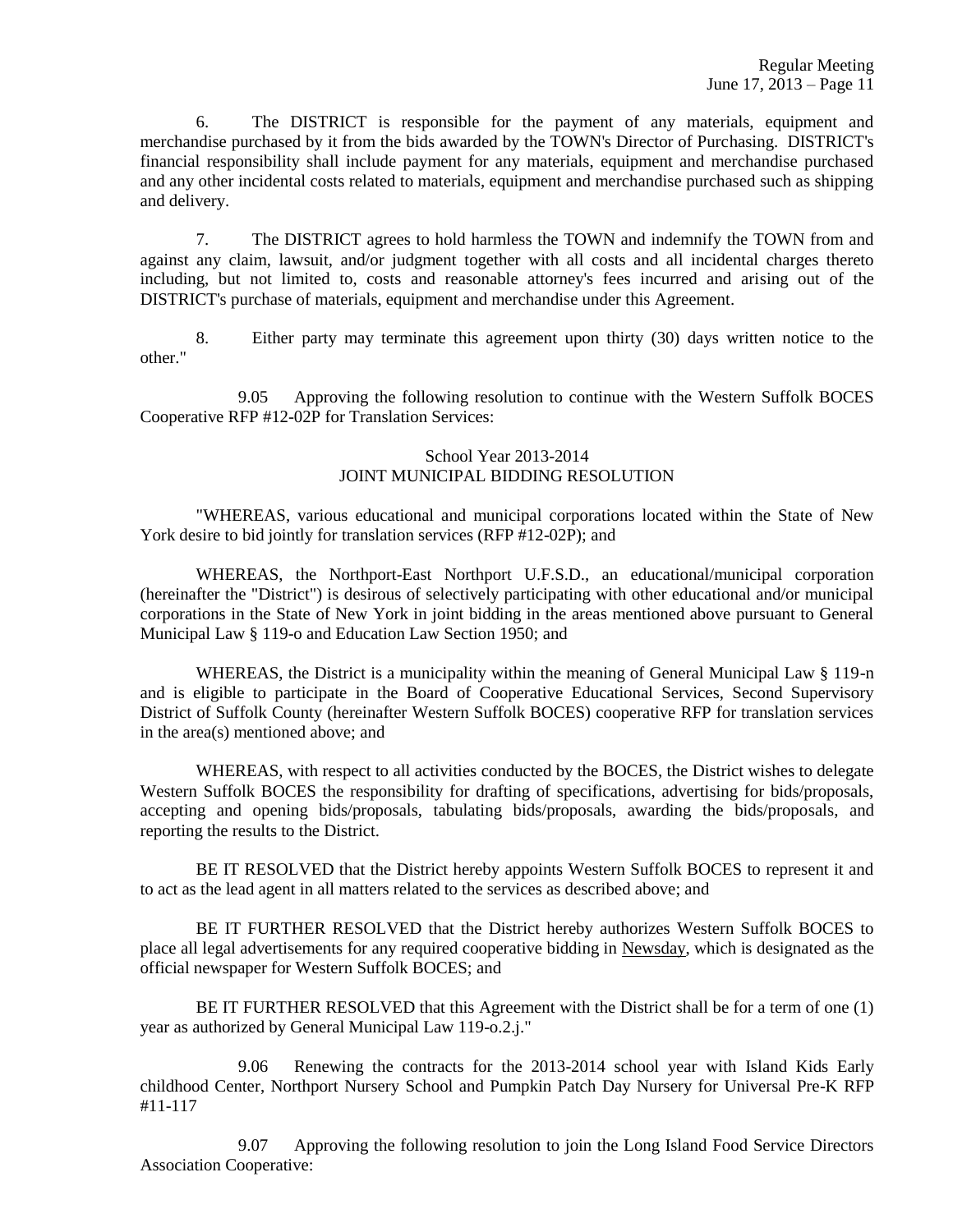"WHEREAS, it is the plan of a number of public school districts in Nassau/Suffolk Counties, New York to bid jointly on selected Food Service Commodities, Food and Food Service Supplies for the 2013- 14 school year.

WHEREAS, Northport-East Northport UFSD *District,* is desirous of participating with other districts in Nassau/Suffolk Counties in the joint bidding of the commodities mentioned above as authorized by General Municipal Law, Section 119-0 and,

WHEREAS, Northport-East Northport UFSD *District*, wishes to appoint a committee to assume the responsibility for drafting of specification, advertising for bids, accepting and opening bids, reporting the results to the boards of education and making recommendations thereon; therefore,

BE IT RESOLVED, that the BOARD OF EDUCATION of Northport-East Northport UFSD *District*, hereby appoints Long Island School Nutrition Directors Association Cooperative Bid Committee to represent it in all matters related above, and,

BE IT FURTHER RESOLVED, that Northport-East Northport UFSD *DISTRICT'S* Board of Education authorized the above-mentioned committee to represent it in all matters leading up to the entering into a contract for the purchase of the above-mentioned commodities, and,

BE IT FURTHER RESOLVED, that Northport-East Northport UFSD *DISTRICT'S* Board of Education agrees to assume its equitable share of the costs of the cooperative bidding, and

BE IT FURTHER RESOLVED, that Northport-East Northport UFSD *DISTRICT'S* Board of Education agrees (1) to abide by majority decisions of the participating districts on quality standards; (2) that unless all bids are rejected, it will award contracts according to the recommendations of the committee; (3) that after award of contract(s), it will conduct all negotiations directly with the successful bidder(s)."

9.08 Approving the following resolution:

"BE IT RESOLVED, that the Board of Education hereby gratefully accepts a donation of \$105 from Northport-East Northport residents whose names are more fully set forth in the attached document, for the purposes of covering the cost of transportation for a Northport High School Urban Studies class field trip and increase the 2012-2013 budget code A2110.4161.30.2903 by \$105 for this purpose.

BE IT RESOLVED, that the Board of Education hereby approves an increase in the revenue code A2705 of the 2012-2013 budget by \$105 with the understanding that this increase in revenue is the result of donations from Northport-East Northport residents."

9.09 Receiving the following donations to the District:

9.09.1 \$25.00 from Daniel and Susan Torpey to the David Trachtenberg Memorial Scholarship

9.10 Approving an Agreement between The Daytop Preparatory School and the Northport-East Northport Union Free School District

9.11 Authorizing the Board President to sign contracts with the following school districts to provide health services for Northport-East Northport students attending schools in that district during the 2012-2013 school year:

9.11.1 Mineola Union Free School District, two (2) students attending Solomon Schechter Day School @ \$640.00, totaling \$1280.00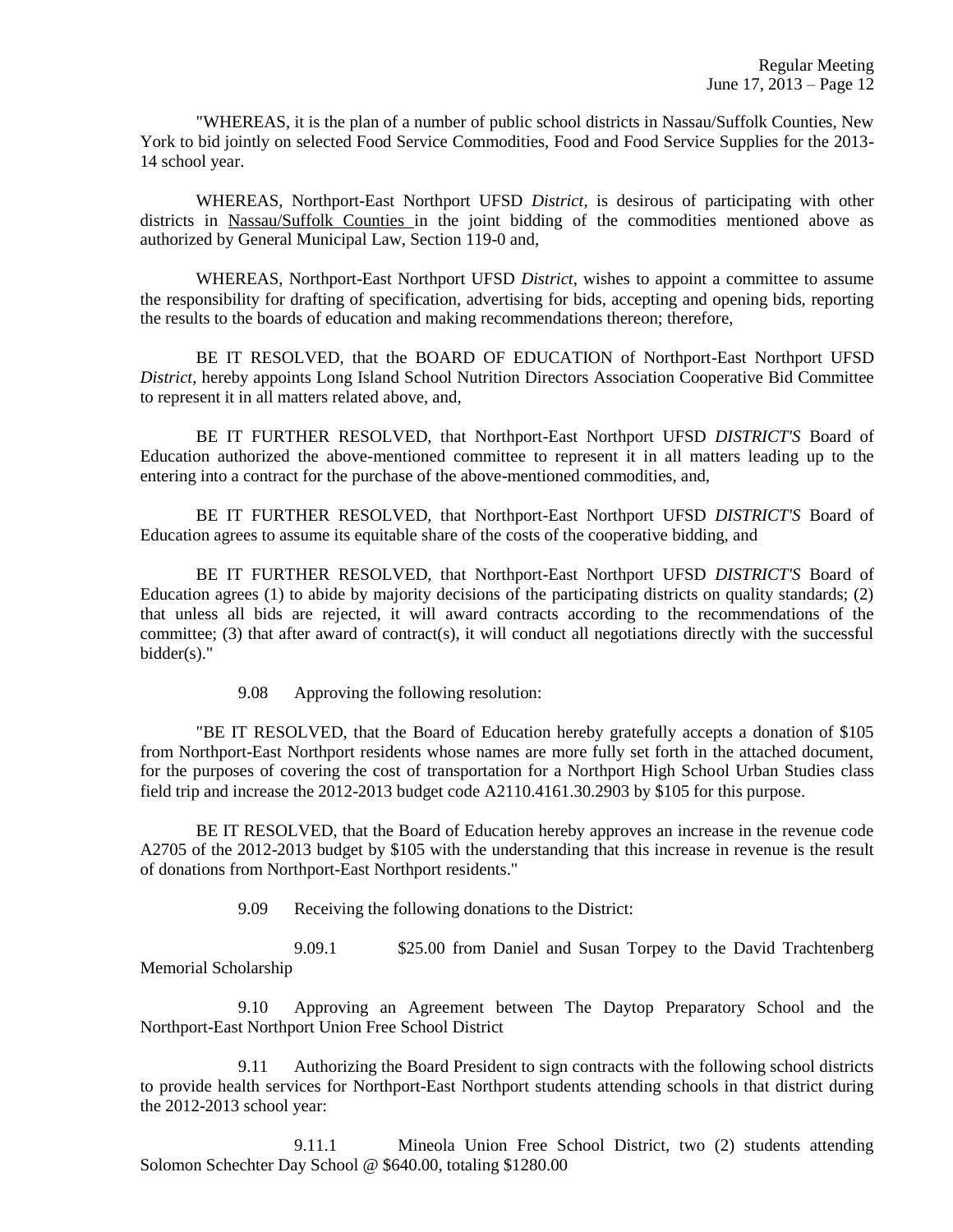9.12 Approving a Supplementary Education Services Agreement between the Northport-East Northport Union Free School District and good Vibrations DJs (Summer Recreation)

9.13 Approving a Supplementary Education Services Agreement between the Northport-East Northport Union Free School District and Bayada Home Health Care, Inc. (Special Education0

9.14 Approving a Rider to the Agreement dated January 30, 2013 between the Board of Education of the Northport-East Northport Union Free School District and Circle Line – Sightseeing Yachts, Inc. (NAS)

9.19 Approving the Treasurer's Report and Monthly Summary of Receipts and Disbursements:

9.19.1 Treasurer's Report for the period April 1, 2013 through April 30, 2013

9.10.2 Monthly Summary of Receipts and Disbursements for April 2013

9.20 Approving Schedule of Investments as of April 30, 2013

9.21 Approving Collateral Schedule for April 2013

9.22 Approving Bank Reconciliation Report for the Month Ended April 30, 2013

9.23 Approving the General Fund Projected Cash Flow Statement for the year ending 2012-2013, Actual Data July 1, 2012 – April 30, 2013, Estimated Data May 1, 2013 – June 30, 2013

9.24 Approving Monthly Revenue and Budget Status Report – School Lunch Fund for the month ending April 30, 2013

9.25 Approving Monthly Revenue and Budget Status Report – Special Aid Fund for the month ending April 30, 2013

9.26 Approving Monthly Revenue and Budget Status Report – General Fund for the month ending April 30, 2013

9.27 Approving Monthly Revenue and Budget Status Report – Capital Fund for the month ending April 30, 2013

9.28 Approving Claims Auditor's Report for Warrants and Schedule of Claims for payments dated:

April 2013 (Wire Transfer Report), April 5, 2013 (Payroll Trust & Agency Warrant), April 15, 2013 (Accounts Payable Warrant), April 19, 2013 (Payroll Trust & Agency Warrant), April 30, 2013 (Accounts Payable Warrant), April 2013 (Claims Audit Report)

9.29 Approving Claims Auditor's Report – Payroll Audit for the Payroll Distribution/Audit dated April 5, 2013 (Transportation Department at Central Office) and April 19, 2012 (NAS)

9.30 Approving School Lunch Profit and Loss Statement for the month ending April 30,

2013

9.31 Approving transfer of general fund appropriations in the 2012-2013 budget

9.32 Approving a Suffolk's Edge Teacher Center Grant in the amount of \$1,700 to be used towards a 2-day Literacy Professional Development Workshop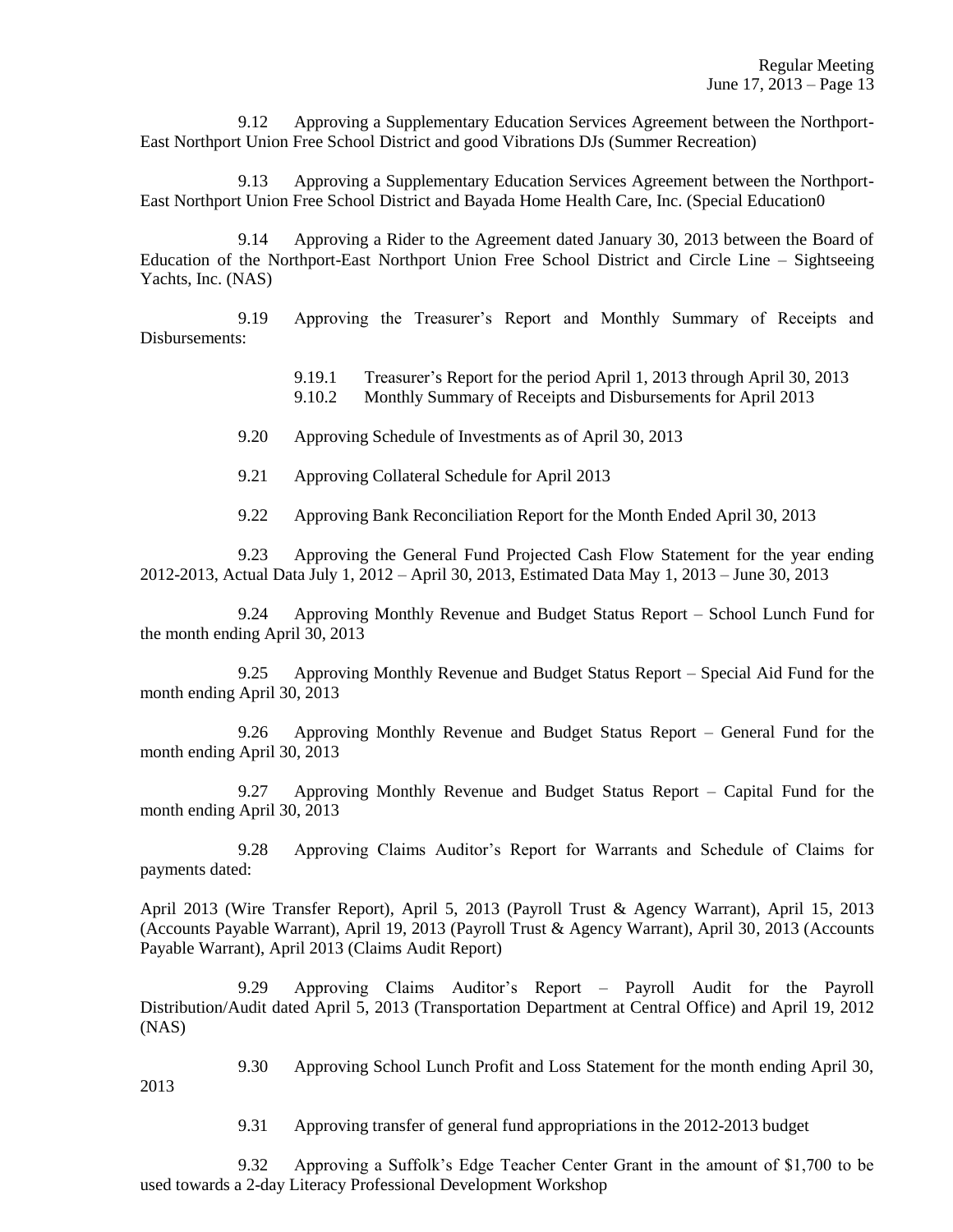9.34 Approving a Supplementary Education Services Agreement between the Northport-East Northport Union Free School District and Clifford S. Trotter Associates

Vote on Trustee Badanes' motion to approve all items under 9.0, including Supplemental 9.34 (Supplementary Education Service Agreements), and excluding items 9.15 (Resolution), 9.16 (Resolution), 9.17 (Resolution), 9.18 (Resolution), and Supplementary 9.33 (Resolution) was unanimously carried.

Motion was made by Trustee Thompson, seconded by Trustee Maloney, to approve items 9.15 (Resolution), 9.16 (Resolution), 9.17 (Resolution), 9.18 (Resolution), and Supplementary 9.33 (Resolution)

9.15 Approving the following resolution:

"BE IT RESOLVED, that in accordance with the 2008-2009 Proposition No. 3, establishing a Capital Reserve Fund, the Board of Education approves the funding of said reserve fund by a transfer of unassigned fund balance in an amount not to exceed \$600,000"

9.16 Approving the following resolution:

"BE IT RESOLVED, that in accordance with the September 10, 2012 Proposition No. 2 establishing a Capital Reserve Fund known as the "Capital Reserve II Fund", the Board of Education approves the funding of said reserve by a transfer of unassigned fund balance in an amount not to exceed  $$1,500,000"$ 

9.17 Approving the following resolution:

"BE IT RESOLVED, that in accordance with the provisions of Section 6-r of the General Municipal Law, the Board of Education approves the funding of the Retirement Contribution Reserve Fund by transfer of unassigned fund balance from the 2012-2013 fiscal year in an amount not to exceed \$2,000,000"

9.18 Approving the following resolution:

"BE IT RESOLVED, that the Board of Education hereby approves the expenditure of funds from the Employee Benefit Accrued Liability Reserve (EBALR) pursuant to General Municipal Law Section 6 p for the 2012-2013 fiscal year in an amount not to exceed \$290,000 and to increase the General Fund appropriation A9089.1500.00.6001 (Instructional Retiree Accrued Sick Leave Payment) by \$290,000 and to return to the reserve any funds not expended"

9.33 Approving the following resolution:

"BE IT RESOLVED, that in accordance with 2013-2014 Proposition No. 2 requesting the public approval to expend \$1,105,000 from the Capital Reserve Funds, the Board of Education approve an increase in the 2012-2013 budget code A9950.9002.00.8300 by \$1,105,000 for the purpose of transferring \$1,105,000 from the General Fund Capital Reserve Fund to the Capital Fund"

Vote on Trustee Thompson's motion to approve to approve items 9.15 (Resolution), 9.16 (Resolution), 9.17 (Resolution), 9.18 (Resolution), and Supplementary 9.33 (Resolution) was unanimously carried.

- 10. SUPERINTENDENT' REPORT FOR INFORMATION ONLY
- 11. UNFINISHED BUSINESS
- 12. NEW BUSINESS